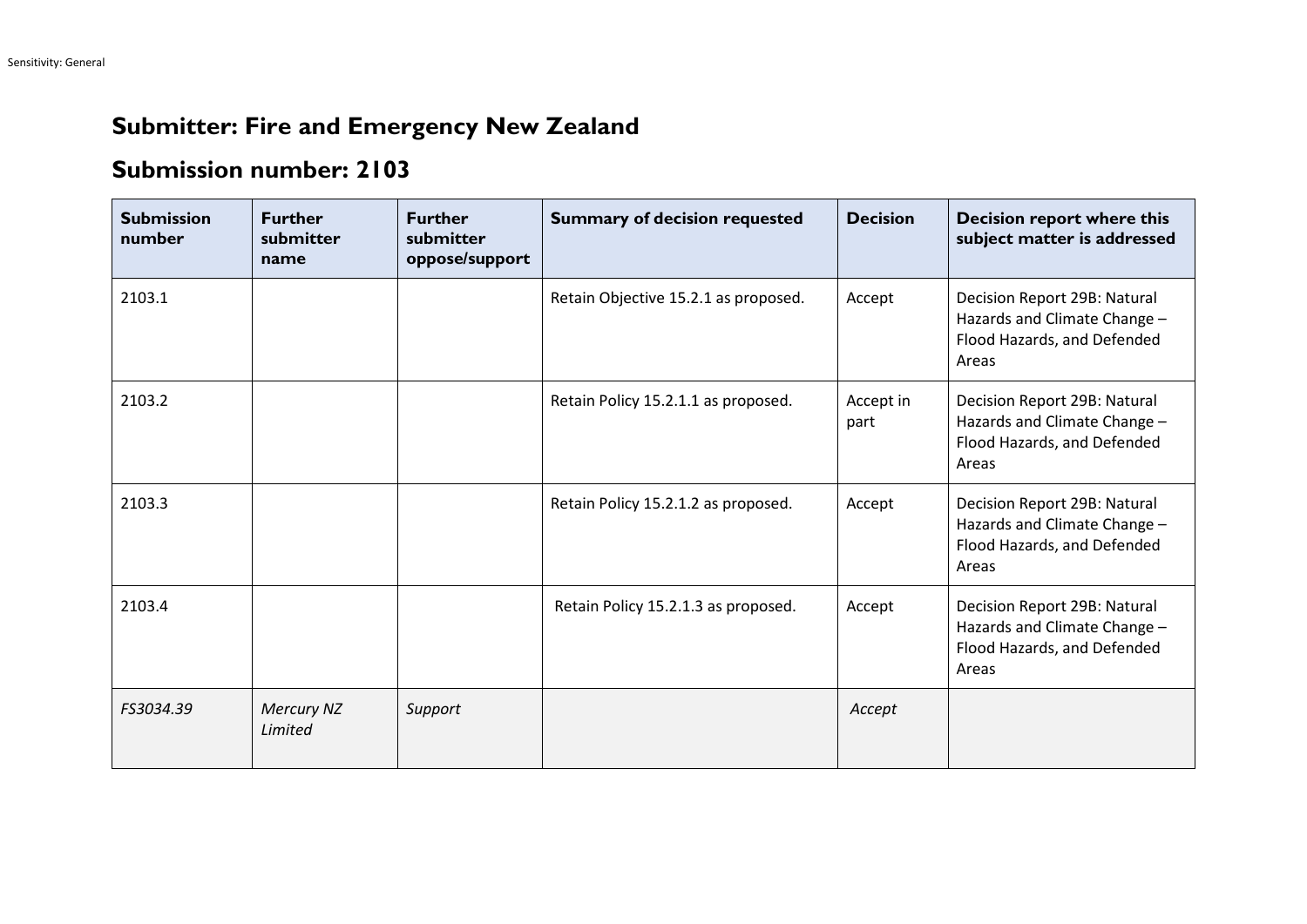| <b>Submission</b><br>number | <b>Further</b><br>submitter<br>name                                     | <b>Further</b><br>submitter<br>oppose/support | <b>Summary of decision requested</b> | <b>Decision</b>   | <b>Decision report where this</b><br>subject matter is addressed                                                        |
|-----------------------------|-------------------------------------------------------------------------|-----------------------------------------------|--------------------------------------|-------------------|-------------------------------------------------------------------------------------------------------------------------|
| 2103.5                      |                                                                         |                                               | Retain Policy 15.2.1.4 as proposed.  | Accept            | Decision Report 29A: Natural<br>Hazards and Climate Change -<br>Objectives, Policies, and General<br>Submissions        |
| FS3034.40                   | <b>Fraser Graafhuis</b><br>on behalf of<br><b>Mercury NZ</b><br>Limited | Support                                       |                                      | Accept            |                                                                                                                         |
| 2103.6                      |                                                                         |                                               | Retain Policy 15.2.1.6 as proposed.  | Accept in<br>part | Decision Report 29A: Natural<br>Hazards and Climate Change -<br>Objectives, Policies, and General<br><b>Submissions</b> |
| FS3034.41                   | <b>Fraser Graafhuis</b><br>on behalf of<br><b>Mercury NZ</b><br>Limited | Support                                       |                                      | Accept            |                                                                                                                         |
| 2103.7                      |                                                                         |                                               | Retain Policy 15.2.1.7 as proposed.  | Accept            | Decision Report 29C: Natural<br>Hazards and Climate Change -<br><b>Coastal Hazards</b>                                  |
| 2103.8                      |                                                                         |                                               | Retain Policy 15.2.1.8 as proposed.  | Accept in<br>part | Decision Report 29C: Natural<br>Hazards and Climate Change -<br><b>Coastal Hazards</b>                                  |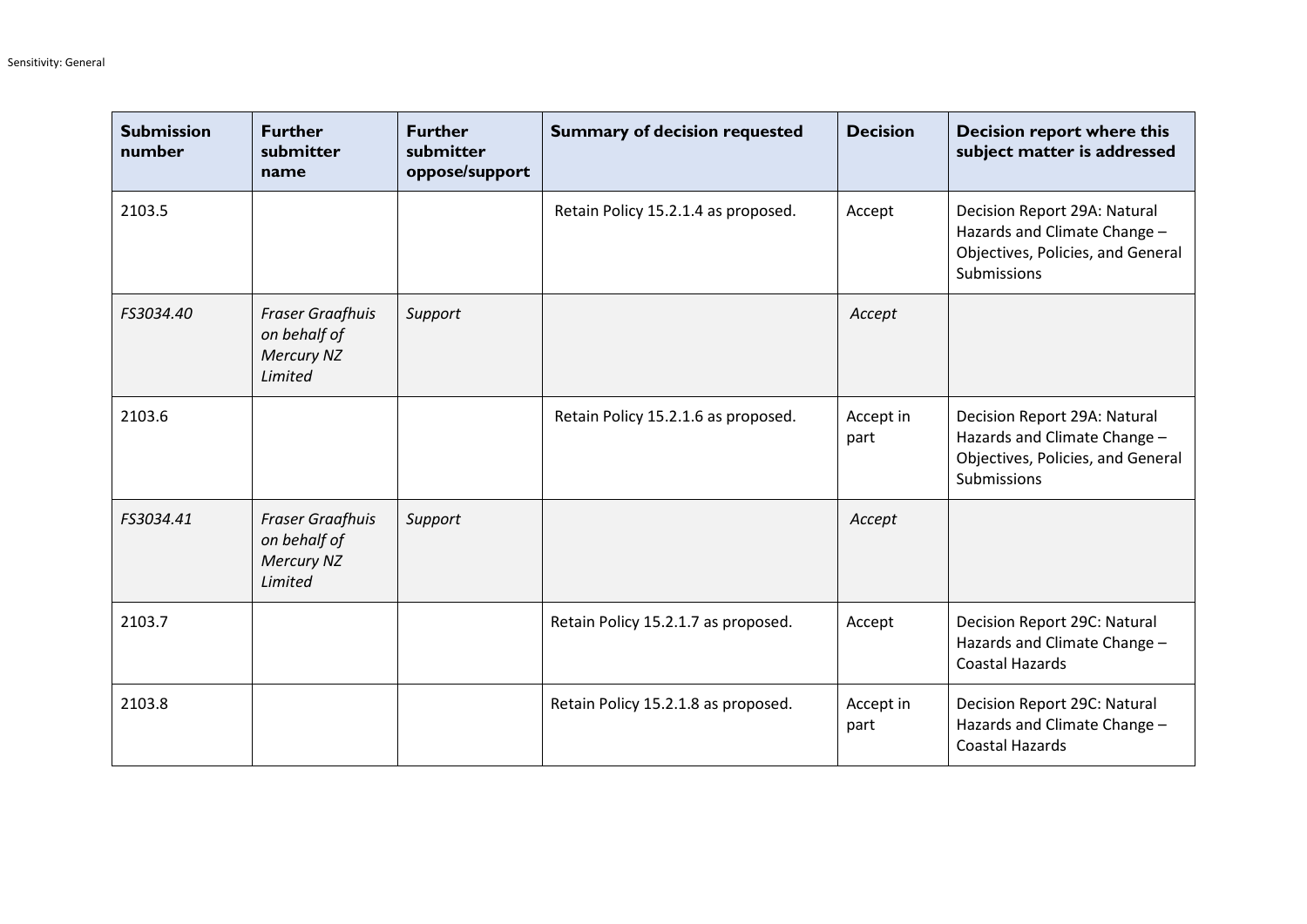| <b>Submission</b><br>number | <b>Further</b><br>submitter<br>name | <b>Further</b><br>submitter<br>oppose/support | <b>Summary of decision requested</b> | <b>Decision</b>   | <b>Decision report where this</b><br>subject matter is addressed                                     |
|-----------------------------|-------------------------------------|-----------------------------------------------|--------------------------------------|-------------------|------------------------------------------------------------------------------------------------------|
| 2103.9                      |                                     |                                               | Retain Policy 15.2.1.9 as proposed.  | Accept in<br>part | Decision Report 29C: Natural<br>Hazards and Climate Change -<br><b>Coastal Hazards</b>               |
| FS3034.42                   | <b>Mercury NZ</b><br>Limited        | Support                                       |                                      | Accept            |                                                                                                      |
| 2103.10                     |                                     |                                               | Retain Policy 15.2.1.10 as proposed. | Accept in<br>part | Decision Report 29B: Natural<br>Hazards and Climate Change -<br>Flood Hazards, and Defended<br>Areas |
| 2103.11                     |                                     |                                               | Retain Policy 15.2.1.11 as proposed. | Accept in<br>part | Decision Report 29B: Natural<br>Hazards and Climate Change -<br>Flood Hazards, and Defended<br>Areas |
| 2103.12                     |                                     |                                               | Retain Policy 15.2.1.12 as proposed. | Accept in<br>part | Decision Report 29B: Natural<br>Hazards and Climate Change -<br>Flood Hazards, and Defended<br>Areas |
| 2103.13                     |                                     |                                               | Retain Policy 15.2.1.13 as proposed. | Accept            | Decision Report 29B: Natural<br>Hazards and Climate Change -<br>Flood Hazards, and Defended<br>Areas |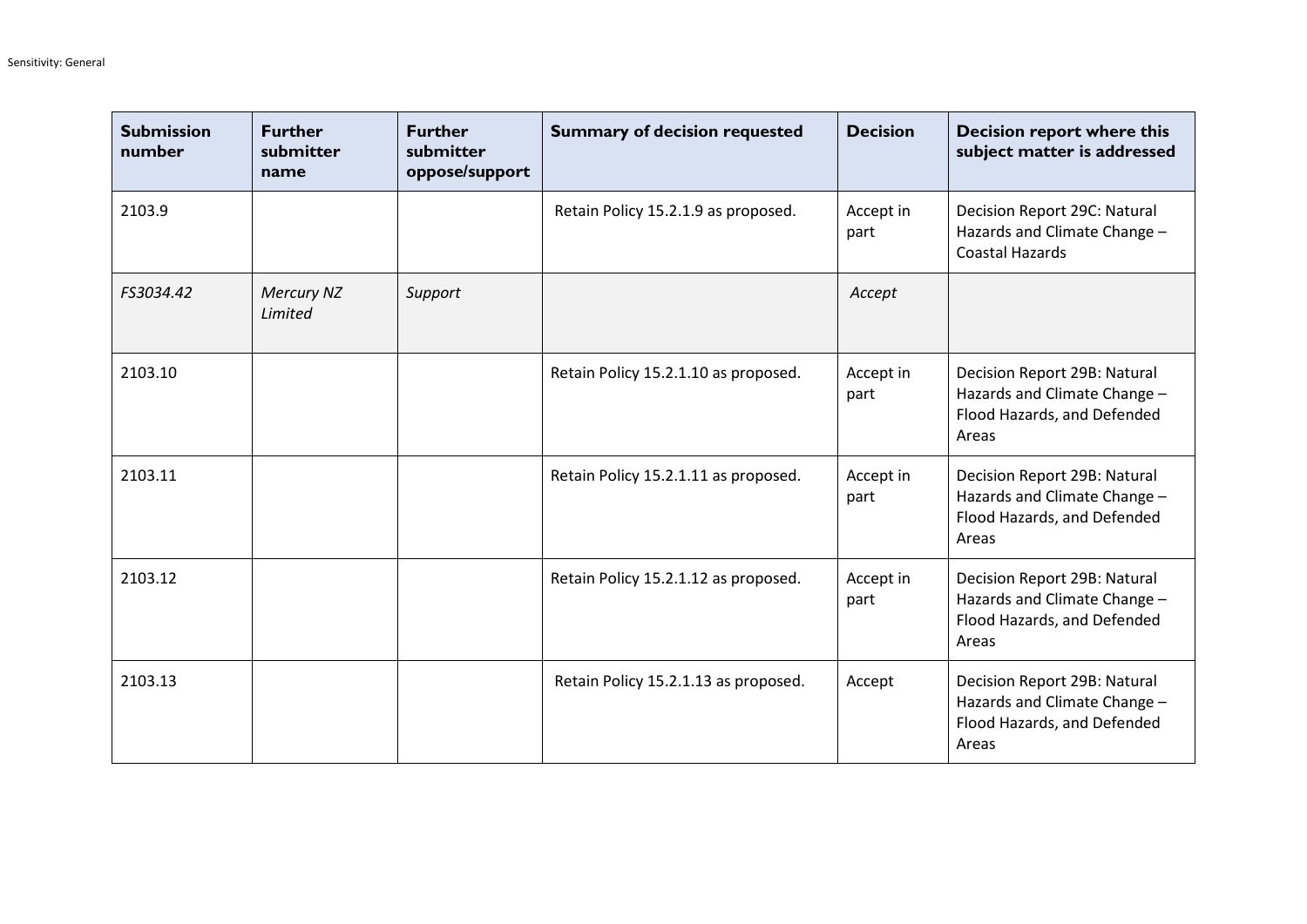| <b>Submission</b><br>number | <b>Further</b><br>submitter<br>name                                | <b>Further</b><br>submitter<br>oppose/support | <b>Summary of decision requested</b> | <b>Decision</b>   | Decision report where this<br>subject matter is addressed                                                      |
|-----------------------------|--------------------------------------------------------------------|-----------------------------------------------|--------------------------------------|-------------------|----------------------------------------------------------------------------------------------------------------|
| 2103.14                     |                                                                    |                                               | Retain Policy 15.2.1.14 as proposed. | Reject            | Decision Report 29B: Natural<br>Hazards and Climate Change -<br>Flood Hazards, and Defended<br>Areas           |
| 2103.15                     |                                                                    |                                               | Retain Policy 15.2.1.15 as proposed. | Accept in<br>part | Decision Report 29B: Natural<br>Hazards and Climate Change -<br>Flood Hazards, and Defended<br>Areas           |
| 2103.16                     |                                                                    |                                               | Retain Policy 15.2.1.16 as proposed. | Accept            | Decision Report 29C: Natural<br>Hazards and Climate Change -<br><b>Coastal Hazards</b>                         |
| 2103.17                     |                                                                    |                                               | Retain Policy 15.2.1.17 as proposed. | Accept in<br>part | Decision Report 29C: Natural<br>Hazards and Climate Change -<br><b>Coastal Hazards</b>                         |
| 2103.18                     |                                                                    |                                               | Retain Policy 15.2.1.18 as proposed. | Accept in<br>part | Decision Report 29E: Natural<br>Hazards and Climate Change -<br>Fire, Climate Change and<br><b>Definitions</b> |
| FS3021.10                   | Shravan Miryala<br>for Align Ltd on<br>behalf of Counties<br>Power | Support                                       |                                      | Accept            |                                                                                                                |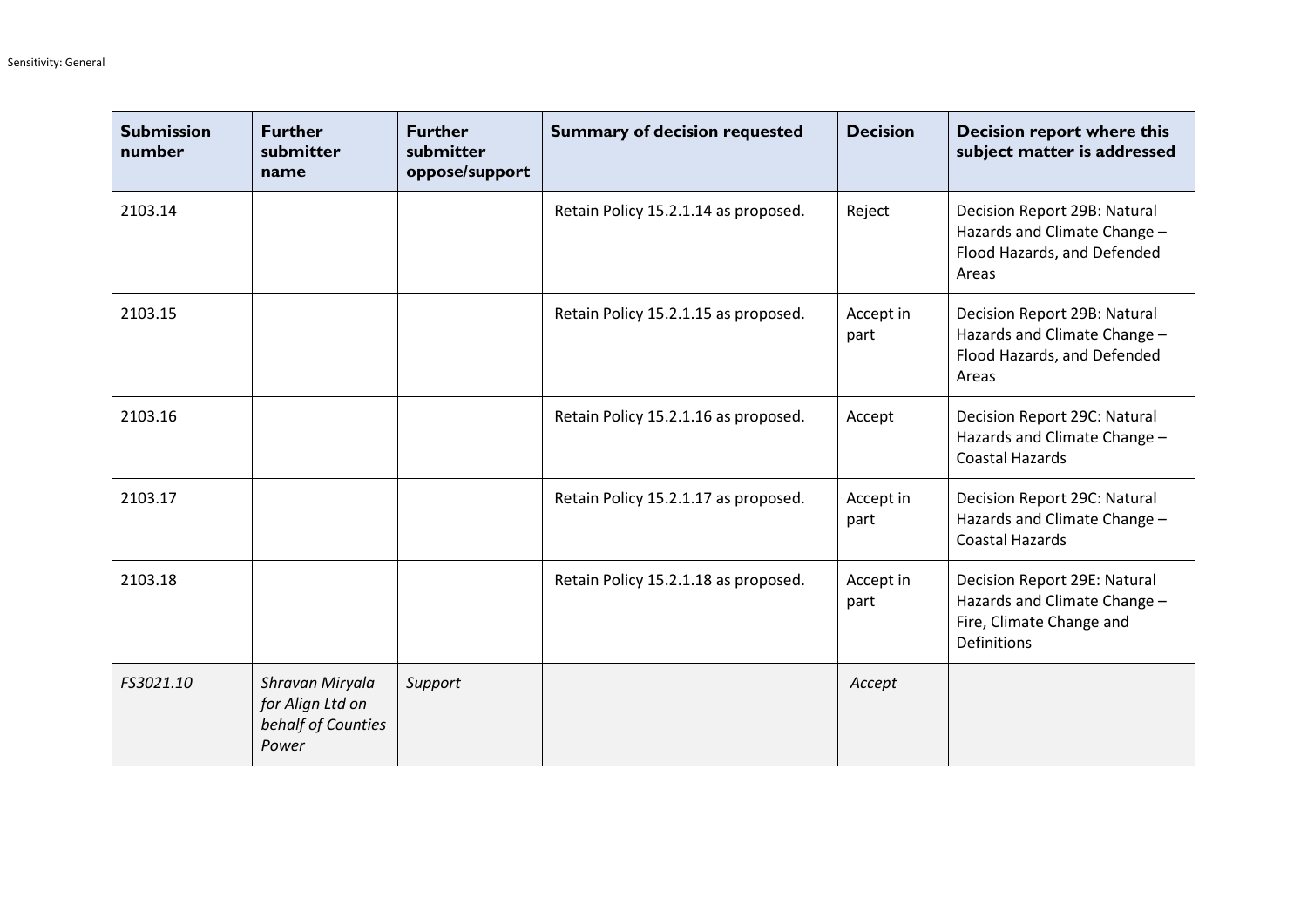| <b>Submission</b><br>number | <b>Further</b><br>submitter<br>name | <b>Further</b><br>submitter<br>oppose/support | <b>Summary of decision requested</b> | <b>Decision</b>   | <b>Decision report where this</b><br>subject matter is addressed                                                     |
|-----------------------------|-------------------------------------|-----------------------------------------------|--------------------------------------|-------------------|----------------------------------------------------------------------------------------------------------------------|
| 2103.19                     |                                     |                                               | Retain Policy 15.2.1.20 as proposed. | Accept            | Decision Report 29D: Natural<br>Hazards and Climate Change -<br>Subsidence, Liquefaction and<br><b>Other Hazards</b> |
| 2103.20                     |                                     |                                               | Retain Policy 15.2.1.21 as proposed. | Accept            | Decision Report 29B: Natural<br>Hazards and Climate Change -<br>Flood Hazards, and Defended<br>Areas                 |
| 2103.21                     |                                     |                                               | Retain Policy 15.2.1.22 as proposed. | Accept in<br>part | Decision Report 29D: Natural<br>Hazards and Climate Change -<br>Subsidence, Liquefaction and<br><b>Other Hazards</b> |
| 2103.22                     |                                     |                                               | Retain Policy 15.2.1.23 as proposed. | Accept            | Decision Report 29D: Natural<br>Hazards and Climate Change -<br>Subsidence, Liquefaction and<br><b>Other Hazards</b> |
| 2103.23                     |                                     |                                               | Retain Objective 15.2.2 as proposed. | Accept in<br>part | Decision Report 29A: Natural<br>Hazards and Climate Change -<br>Objectives, Policies, and General<br>Submissions     |
| 2103.24                     |                                     |                                               | Retain Policy 15.2.2.1 as proposed.  | Accept in<br>part | Decision Report 29A: Natural<br>Hazards and Climate Change -<br>Objectives, Policies, and General<br>Submissions     |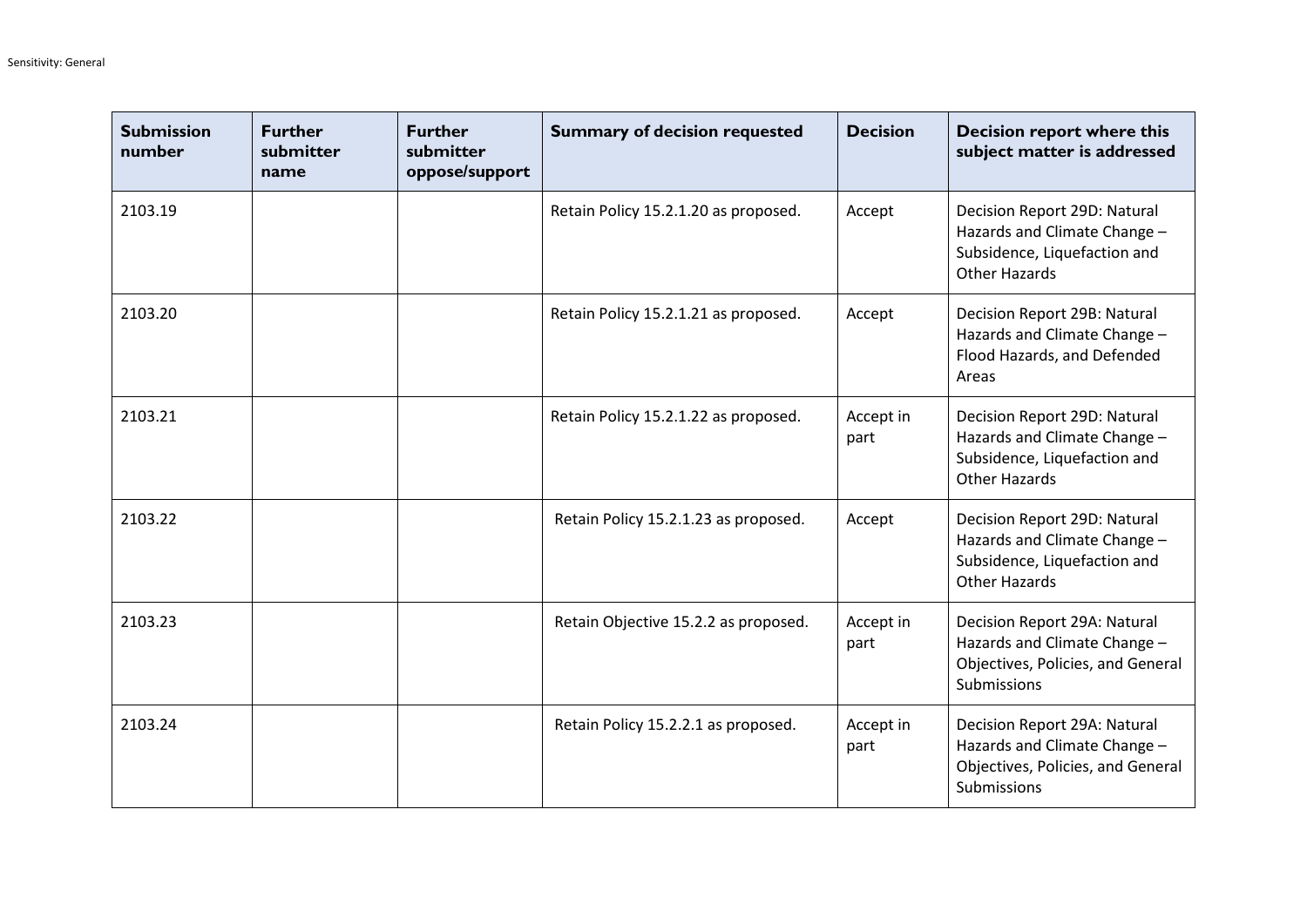| <b>Submission</b><br>number | <b>Further</b><br>submitter<br>name | <b>Further</b><br>submitter<br>oppose/support | <b>Summary of decision requested</b> | <b>Decision</b>   | <b>Decision report where this</b><br>subject matter is addressed                                                 |
|-----------------------------|-------------------------------------|-----------------------------------------------|--------------------------------------|-------------------|------------------------------------------------------------------------------------------------------------------|
| 2103.25                     |                                     |                                               | Retain Policy 15.2.2.2 as proposed.  | Accept in<br>part | Decision Report 29A: Natural<br>Hazards and Climate Change -<br>Objectives, Policies, and General<br>Submissions |
| 2103.26                     |                                     |                                               | Retain Objective 15.2.3 as proposed. | Accept in<br>part | Decision Report 29E: Natural<br>Hazards and Climate Change -<br>Fire, Climate Change and<br><b>Definitions</b>   |
| 2103.27                     |                                     |                                               | Retain Policy 15.2.3.1 as proposed.  | Accept in<br>part | Decision Report 29E: Natural<br>Hazards and Climate Change -<br>Fire, Climate Change and<br><b>Definitions</b>   |
| 2103.28                     |                                     |                                               | Retain Policy 15.2.3.2 as proposed.  | Accept            | Decision Report 29E: Natural<br>Hazards and Climate Change -<br>Fire, Climate Change and<br><b>Definitions</b>   |
| 2103.29                     |                                     |                                               | Retain Policy 15.2.3.3 as proposed.  | Accept            | Decision Report 29E: Natural<br>Hazards and Climate Change -<br>Fire, Climate Change and<br><b>Definitions</b>   |
| 2103.30                     |                                     |                                               | Retain Policy 15.2.3.4 as proposed.  | Accept in<br>part | Decision Report 29B: Natural<br>Hazards and Climate Change -<br>Flood Hazards, and Defended<br>Areas             |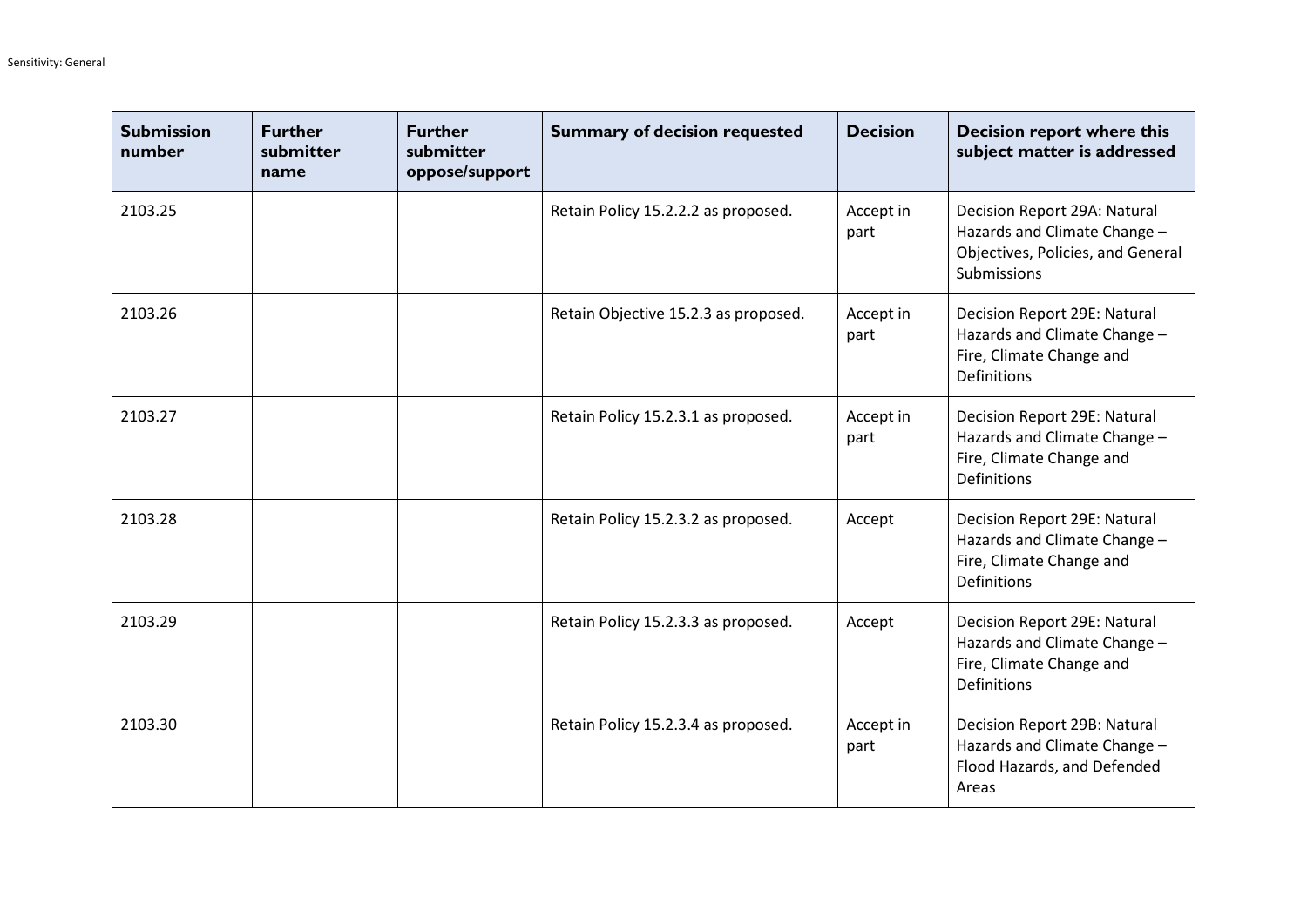| <b>Submission</b><br>number | <b>Further</b><br>submitter<br>name | <b>Further</b><br>submitter<br>oppose/support | <b>Summary of decision requested</b>                                                                                                                | <b>Decision</b>   | <b>Decision report where this</b><br>subject matter is addressed                                        |
|-----------------------------|-------------------------------------|-----------------------------------------------|-----------------------------------------------------------------------------------------------------------------------------------------------------|-------------------|---------------------------------------------------------------------------------------------------------|
| 2103.31                     |                                     |                                               | Retain Policy 15.2.3.5 as proposed.                                                                                                                 | Accept in<br>part | Decision Report 29E: Natural<br>Hazards and Climate Change -<br>Fire, Climate Change and<br>Definitions |
| 2103.32                     |                                     |                                               | Retain Section 15.4 as proposed.                                                                                                                    | Accept in<br>part | Decision Report 29B: Natural<br>Hazards and Climate Change -<br>Flood Hazards, and Defended<br>Areas    |
| 2103.33                     |                                     |                                               | Retain Section 15.5, subject to minor<br>amendment to 15.5.4 NC3 to change<br>"emergency services facilities" to<br>"emergency service facilities." | Accept            | Decision Report 29B: Natural<br>Hazards and Climate Change -<br>Flood Hazards, and Defended<br>Areas    |
| 2103.34                     |                                     |                                               | Retain Section 15.6 - Defended Area<br>(Residual Risk) as proposed.                                                                                 | Accept in<br>part | Decision Report 29B: Natural<br>Hazards and Climate Change -<br>Flood Hazards, and Defended<br>Areas    |
| FS3020.46                   | <b>Shand Properties</b><br>Limited  | Support                                       |                                                                                                                                                     | Accept            |                                                                                                         |
| FS3032.50                   | <b>Timberline</b><br>Contracting    | Oppose                                        |                                                                                                                                                     | Reject            |                                                                                                         |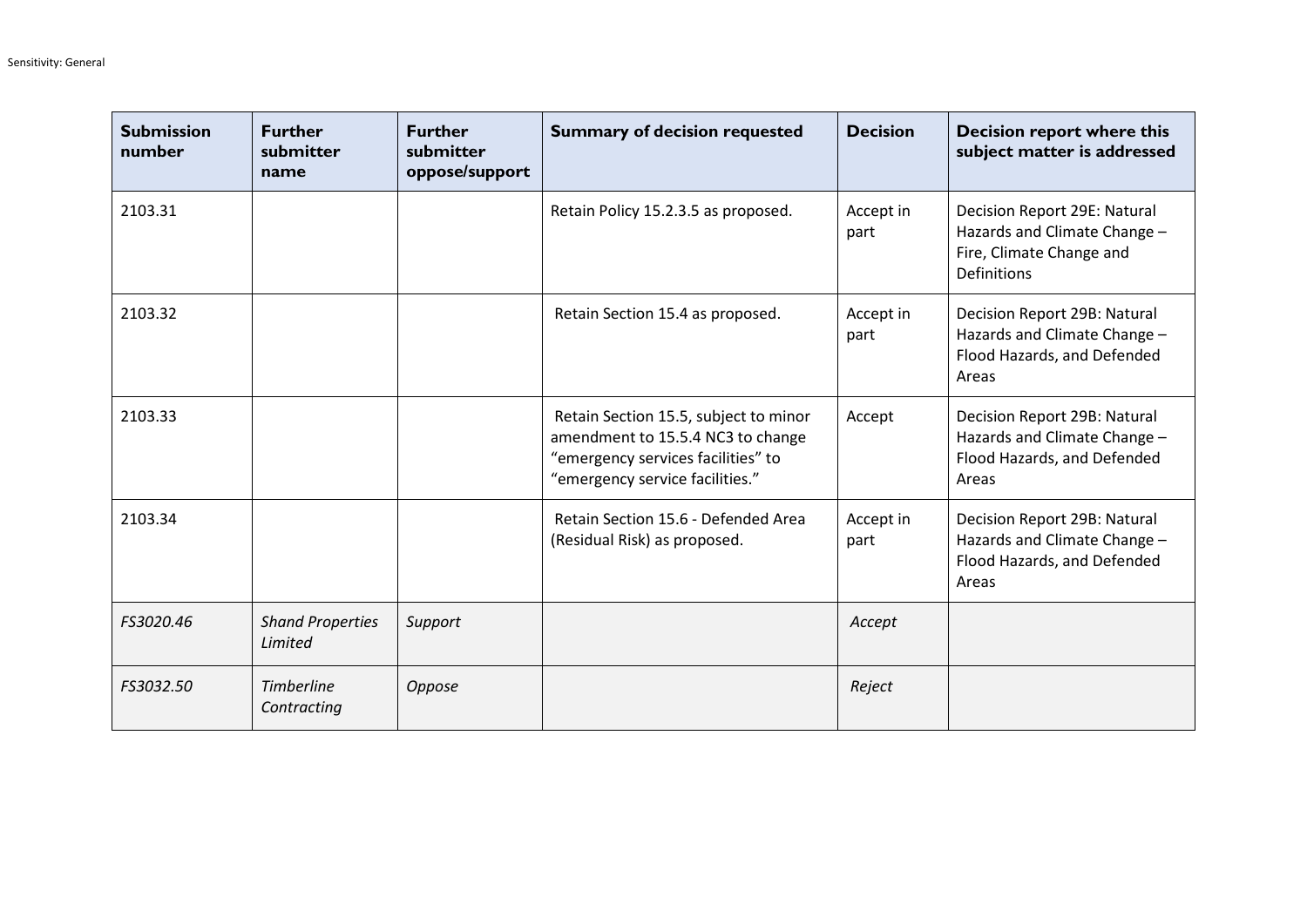| <b>Submission</b><br>number | <b>Further</b><br>submitter<br>name | <b>Further</b><br>submitter<br>oppose/support | <b>Summary of decision requested</b>                                                                                                                | <b>Decision</b>   | <b>Decision report where this</b><br>subject matter is addressed                                                     |
|-----------------------------|-------------------------------------|-----------------------------------------------|-----------------------------------------------------------------------------------------------------------------------------------------------------|-------------------|----------------------------------------------------------------------------------------------------------------------|
| 2103.35                     |                                     |                                               | Retain Section 15.7 as proposed.                                                                                                                    | Accept in<br>part | Decision Report 29C: Natural<br>Hazards and Climate Change -<br><b>Coastal Hazards</b>                               |
| 2103.36                     |                                     |                                               | Retain Section 15.8 as proposed.                                                                                                                    | Accept in<br>part | Decision Report 29C: Natural<br>Hazards and Climate Change -<br><b>Coastal Hazards</b>                               |
| 2103.37                     |                                     |                                               | Retain Section 15.9, subject to minor<br>amendment to 15.9.3 NC3 to<br>change "emergency services facilities"<br>to "emergency service facilities." | Accept in<br>part | Decision Report 29C: Natural<br>Hazards and Climate Change -<br><b>Coastal Hazards</b>                               |
| 2103.38                     |                                     |                                               | Retain Section 15.10 as proposed.                                                                                                                   | Accept in<br>part | Decision Report 29C: Natural<br>Hazards and Climate Change -<br><b>Coastal Hazards</b>                               |
| 2103.39                     |                                     |                                               | Retain Section 15.11 as proposed.                                                                                                                   | Accept in<br>part | Decision Report 29D: Natural<br>Hazards and Climate Change -<br>Subsidence, Liquefaction and<br><b>Other Hazards</b> |
| 2103.40                     |                                     |                                               | Retain definition for Emergency Service<br>Facilities in Section 15.14 Definitions as<br>proposed.                                                  | Accept in<br>part | Decision Report 29B: Natural<br>Hazards and Climate Change -<br>Flood Hazards, and Defended<br>Areas                 |